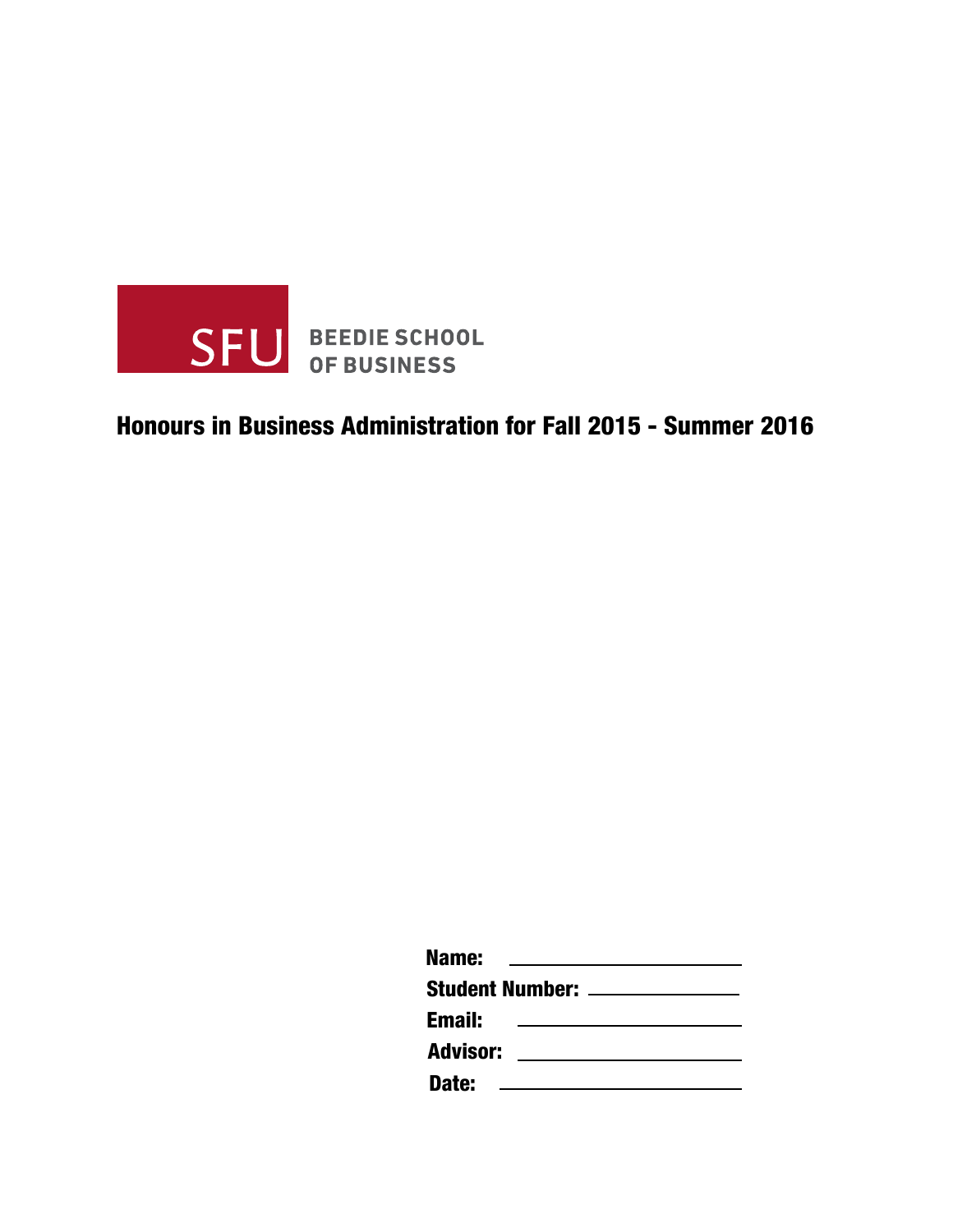Fall 2015- Summer 2016

## Honours in Business Administration Course Requirements

|                                                                                                                                                        | Requirement Met                                       |                                                                                                         | Requirement Met                                                                                  |
|--------------------------------------------------------------------------------------------------------------------------------------------------------|-------------------------------------------------------|---------------------------------------------------------------------------------------------------------|--------------------------------------------------------------------------------------------------|
| <b>Business Foundation Program (BFP)</b><br>Minimum 'C-' grade required                                                                                |                                                       | <b>Grade Requirements</b><br>THe BBA requires the following grade point averages:                       |                                                                                                  |
| $\Box$ YES<br>Admit term Fall 2014 or later                                                                                                            | $\Box$ NO                                             | Current cumulative GPA (min 3.00)                                                                       |                                                                                                  |
|                                                                                                                                                        |                                                       | Current cumulative UDGPA (min 3.00                                                                      |                                                                                                  |
| BUS 201-3* (Students entering directly from high school)<br>BUS 202-3* (Students entering via internal / external transfer)                            |                                                       | Current GPA on all BUS & BUEC courses (min 3.00)<br>Current GPA on all UD BUS & BUEC courses (min 3.00) |                                                                                                  |
| *Students must complete the Business Foundation Program within their<br>first term at the Beedie School of Business.                                   |                                                       | into all 300 and 400 level business courses.                                                            | The Beedie School of Business requires a minimum 2.40 CGPA for entry                             |
| Requirement Met                                                                                                                                        |                                                       | Requirement Met                                                                                         |                                                                                                  |
| <b>Lower Division Requirements</b>                                                                                                                     |                                                       | Writing, Quantitative & Breadth (WQB) Requirement                                                       | <b>Business Career Passport</b>                                                                  |
| Minimum 'C-' grade required                                                                                                                            | Minimum 'C-' grade required                           |                                                                                                         | Admit term Fall 2012 or later                                                                    |
|                                                                                                                                                        |                                                       |                                                                                                         | YES $\Box$<br>$NO$ $\Box$                                                                        |
| BUEC 232-4 (or STAT 270) ____<br>BUS 207-3 (or ECON 201/ECON 301) ____                                                                                 | W & Q requirements may be satisfied by completion of  | applicable major required courses. However, Breadth courses                                             |                                                                                                  |
| <b>BUS 237-3</b>                                                                                                                                       | are elective courses (i.e. non-BUS, non-BUEC)**.      |                                                                                                         | Over the course of the BBA, business<br>students admitted to the program in                      |
| <b>BUS 251-3</b>                                                                                                                                       | 6 units of Writing (W)*:                              |                                                                                                         | Fall 2012 and onwards must register                                                              |
| <b>BUS 254-3</b>                                                                                                                                       |                                                       | *Must be met by taking one lower division 'W' course and                                                | in and complete six mandatory<br>Business Career Passport workshops.                             |
| <b>BUS 272-3</b>                                                                                                                                       |                                                       | BUS 360W. Students are required to complete BUS 360W                                                    | These workshops may be completed                                                                 |
| ECON 103-4                                                                                                                                             | at SFU and before their 75th unit.                    |                                                                                                         | in any order. However, it is highly                                                              |
| <b>ECON 105-4</b><br>MATH 157-3 (or MATH 150/151/154).                                                                                                 | 6 units of Quantitative (Q): _____ ___                |                                                                                                         | recommended that students take<br>their self-assessment workshop within<br>their first 60 units. |
| And any two of*:                                                                                                                                       | 24 units of Breadth**:                                |                                                                                                         | Passport workshops include:                                                                      |
| ENGL 101W-3 _____ PHIL XX1-3 _                                                                                                                         | 18 units of (B)-designated breadth as follows:        | - 6 units of B-Social Sciences (B-Soc) ______ __                                                        |                                                                                                  |
| ENGL 102W-3 ____ PHIL 100W-3 ___                                                                                                                       | - 6 units of B-Humanities (B-Hum)                     | — —                                                                                                     | • Self-Assessment & Finding Your<br>Fit                                                          |
| ENGL 103W-3 ____ PHIL 120W-3 ___                                                                                                                       | - 6 units of B-Science (B-Sci)                        |                                                                                                         | • Competitive Cover Letters                                                                      |
| ENGL 104W-3 ____ WL 101W-3 ___                                                                                                                         |                                                       |                                                                                                         | • Networking & Business Etiquette<br>• Interview Preparation Tactics                             |
| ENGL 105W-3 ____ WL 103W-3 _                                                                                                                           | 6 units of additional, (B)-designated                 |                                                                                                         | • Professional Business Resumes                                                                  |
| ENGL 199W-3 _____ WL 104W-3 _                                                                                                                          | or undesignated breadth**                             |                                                                                                         | · Job Search Strategies & Career                                                                 |
|                                                                                                                                                        |                                                       | **Breadth courses may be applied to the non-BUS / non-                                                  | Management                                                                                       |
| *Any one, but not more than one of these courses                                                                                                       | <b>BUEC</b> requirements below.                       |                                                                                                         | Enrollment and participation in the                                                              |
| may be replaced by any three unspecified transfer                                                                                                      |                                                       | For more information regarding WQB requirements, please                                                 | workshops must be recorded with the<br>Career Management Centre (CMC).                           |
| units in English or in ENGL-Writing at the 100- or<br>200-level.                                                                                       | visit: sfu.ca/ugcr/for_students/wgb_requirements.html |                                                                                                         |                                                                                                  |
|                                                                                                                                                        |                                                       | Students admitted to SFU before Fall 2006 are required to                                               | To learn more and/or to<br>register, please visit:                                               |
|                                                                                                                                                        |                                                       | complete Group Requirements. Please consult with the                                                    | beedie.sfu.ca/careerpassport                                                                     |
|                                                                                                                                                        | Beedie Undergraduate Program for more information.    |                                                                                                         |                                                                                                  |
|                                                                                                                                                        |                                                       |                                                                                                         | Requirement Met                                                                                  |
| <b>Non-Business/Non-BUEC Requirement</b>                                                                                                               |                                                       |                                                                                                         |                                                                                                  |
| Students must complete a minimum of either 15 non-BUS/non-BUEC courses, worth a minimum of 3 or more units each; or 45 total units of non-BUS/BUEC     |                                                       |                                                                                                         |                                                                                                  |
| coursework, during their degree. These courses may be at any level (example: MATH 157-3, EDUC 311-3) and may also be counted towards the completion of |                                                       |                                                                                                         |                                                                                                  |
| the Breadth portion of the WQB requirements.                                                                                                           |                                                       |                                                                                                         |                                                                                                  |
|                                                                                                                                                        | Non-Business / Non-BUEC coursework to date:           |                                                                                                         |                                                                                                  |
| / 15 non-BUS/non-BUEC courses                                                                                                                          | OR.                                                   |                                                                                                         | ./ 45 units of non-BUS/non-BUEC                                                                  |
|                                                                                                                                                        |                                                       |                                                                                                         | Requirement Met                                                                                  |
|                                                                                                                                                        |                                                       |                                                                                                         |                                                                                                  |
| <b>Business Core Course Requirements</b>                                                                                                               |                                                       |                                                                                                         |                                                                                                  |
| Minimum 'C-' grade required                                                                                                                            |                                                       |                                                                                                         |                                                                                                  |
| <b>BUS 303-3</b><br><b>BUS 312-4</b><br>BUS 374-3 or BUS 381-3 -<br><b>BUS 393-3</b>                                                                   | <b>BUS 336-4</b><br>BUS 478-3**                       | BUS 343-3                                                                                               | BUS 360W-4*                                                                                      |

\*Students are required to complete BUS 360W at SFU and should do so before the 75th unit. \*\*Students are required to complete BUS 478 at SFU.

Responsibility: The ultimate responsibility for completeness and correctness of course selection, for compliance with and completion of program and degree requirements and for the observance of regulations and deadlines rests with the student. Faculty advisors and staff are available to give advice and guidance, but it is the responsibility of the student to be familiar with the information in the University calendar.